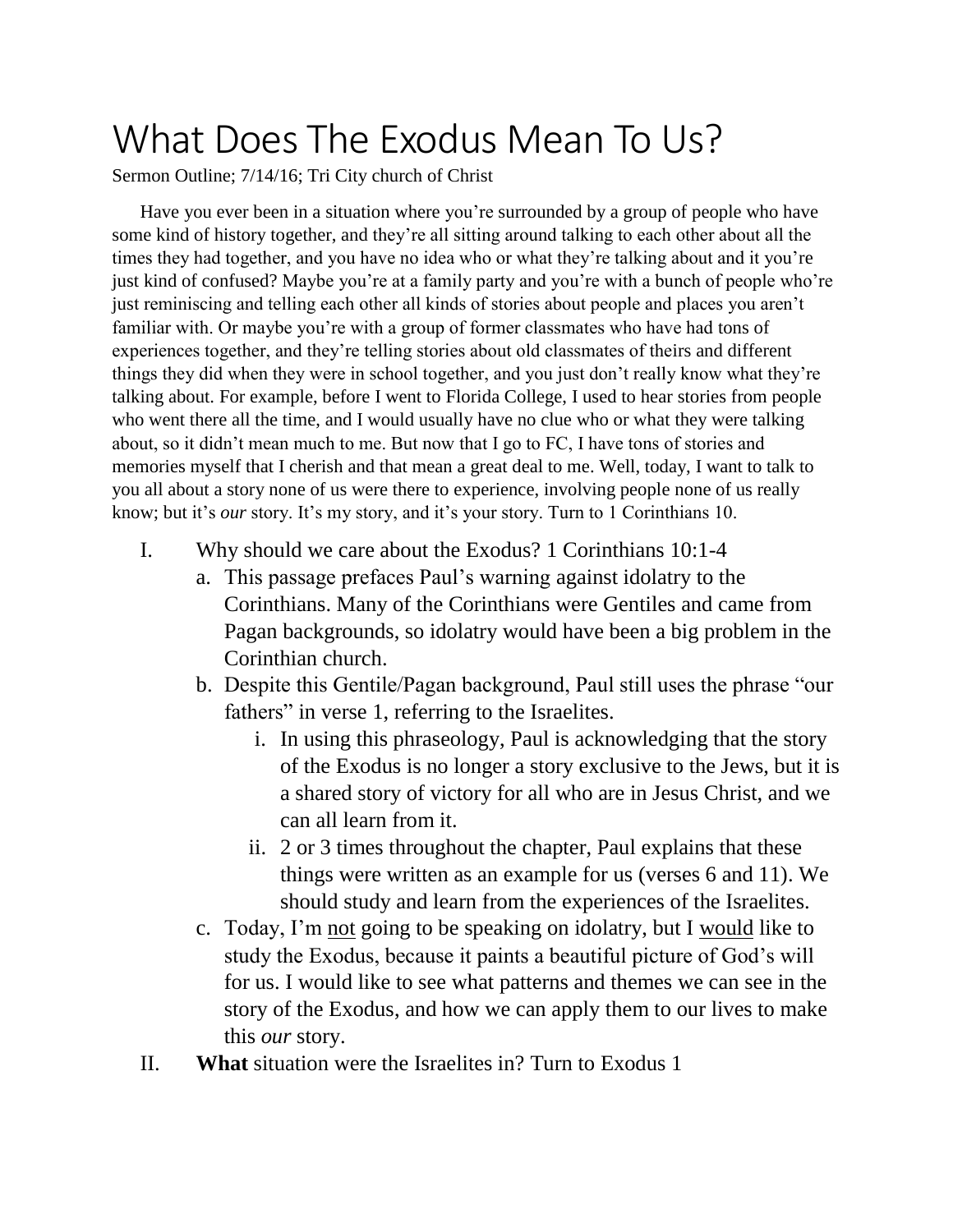- a. In the last 14 chapters of Genesis, we learn the story of how Joseph was sold as a slave into Egypt, and through God's providence ended up saving his family and the Egyptians from a famine, and becoming second in command in Egypt. Read Exodus 1:8-14.
	- i. There was a new king of Egypt knew nothing about Joseph. He had no idea what Joseph had done for the nation of Israel. He was scared of the growth of the Israelites in Egypt, and chose to **enslave** them.
	- ii. The Bible is filled with themes or "threads" that are woven throughout the entire Bible. We can see one of those threads here, Joseph was enslaved, but by the power of God, rose to victory. Now the descendants of Joseph are enslaved in the very same nation in which he was enslaved. The thread we can notice here is slavery, and God is the key to success.
- b. Slavery was harsh for the people of Israel
	- i. **The** Israelites were dealt with shrewdly (v. 10)
	- ii. **The** Rulers were harsh, oppressive and ruthless (v. 12-14)
	- iii. **The** Israelites lives' were made bitter with hard service (v. 14)
- c. God provides a deliverer for the slaves.
	- i. Exodus 3; God calls Moses to deliverer the Israelites from slavery.
	- ii. Exodus 4:22-23; God tells Moses to warn Pharaoh that Israel is his firstborn son, and he threatens the firstborn son of Pharaoh if Pharaoh does not release the Israelites.
		- 1. This passage continues another thread: the father/son relationship. It shows us that God loved and cared for the nation of Israel similar to the way a father would love and care for his son; like the way Jacob loved and cared for Joseph. This is the love God had for Israel
		- 2. It also foreshadows the tenth plague, which is threatened to Egypt in Exodus 11:1-10. The end is in sight, and victory is within reach for the Israelites.
- III. **What** does this Exodus mean to the Israelites?
	- a. **The** Exodus first and foremost meant the end of slavery.
		- i. Slavery, as we discussed was extremely oppressive. The Egyptians were harsh and ruthless.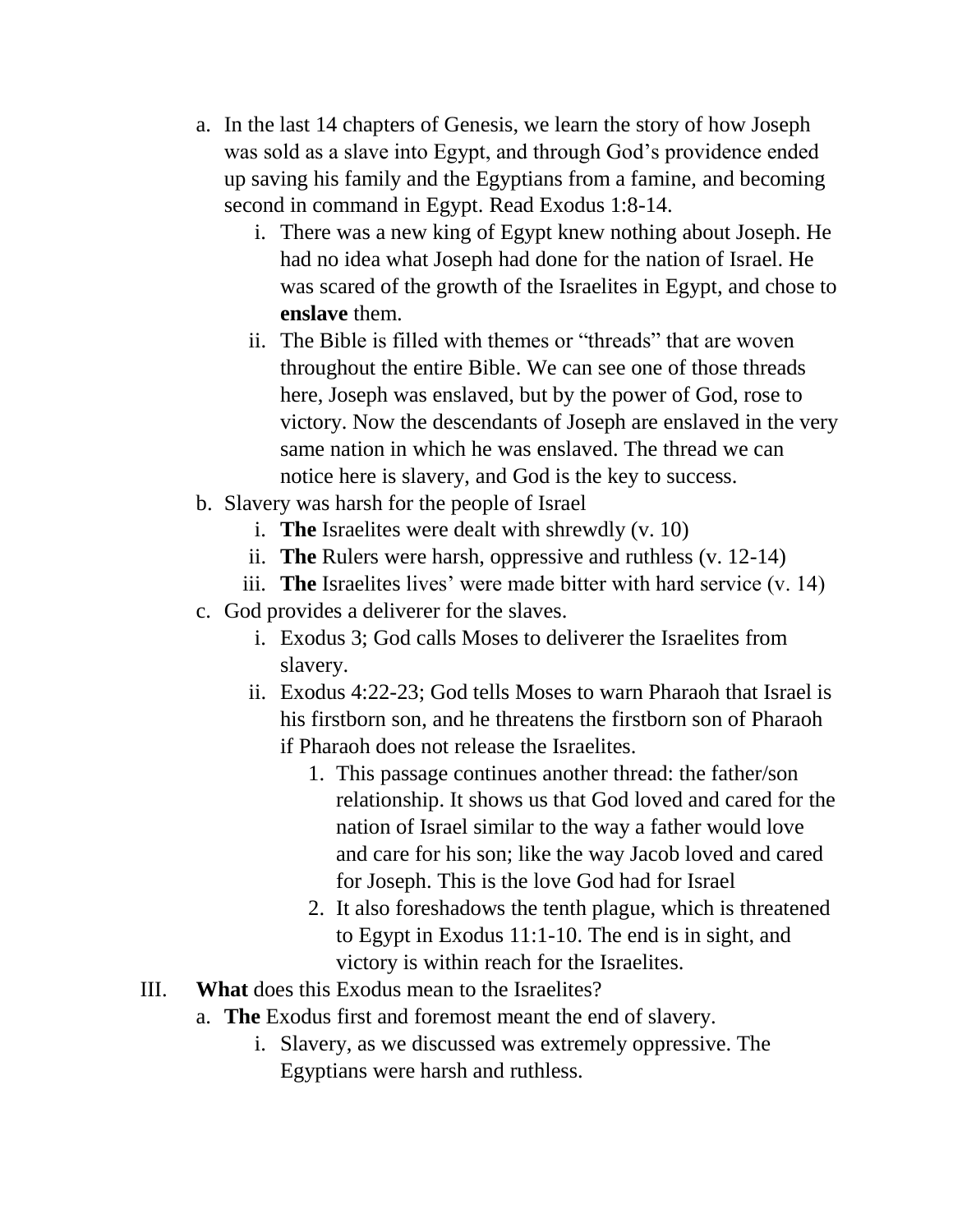- ii. This is probably the biggest moment in Israelite history. Slavery in North America was absolutely awful; lasting 245 years. The Civil War and the enactment of the 13<sup>th</sup> amendment were some of the most significant moments in United States history. The slavery in Egypt had been going on nearly twice as long as slavery in America, and the exodus of the Israelites from Egypt was without a doubt an absolutely monumental moment.
- b. **This** also means the beginning of new life for the Israelites.
	- i. Turn to Exodus 12:1-2; in chapter 12, God is instituting the Passover, and a whole new calendar for the Jews.
	- ii. The Egyptian calendar that the Israelites have been bound to for the past 440 years now means nothing to them. They are beginning a new year, and a new life altogether.
- c. **And** finally, this meant the Israelites would be saved by the blood of a lamb.
	- i. This is where the Passover comes into play. Ex. 12:1-8; 21-29 In order to protect the firstborn of the Israelite households from the wrath of God, they sacrificed a lamb. A lamb…
		- 1. Without blemish
		- 2. A year old (in the prime of life)
		- 3. Taken from the sheep or the goats
		- 4. Whose blood delivers the Israelites from God's wrath
		- 5. Whose body becomes a memorial feast. Ex. 12:10-14
	- ii. The blood of the lamb would cover the household of the Israelites, and they would live because of it.
- IV. What does this Exodus mean to us?
	- a. It is fulfilled through the life of Jesus.
		- i. John the Baptist saw Jesus coming towards him and said, "Behold the Lamb of God, who takes away the sin of the world."
		- ii. Paul in his first letter to Corinth wrote, "For Christ, our Passover lamb, also has been sacrificed."
			- 1. **As** the Passover lamb was without blemish, Christ was without sin.
			- 2. **As** the Passover lamb was in the prime of its life, Christ died in the prime of life as well.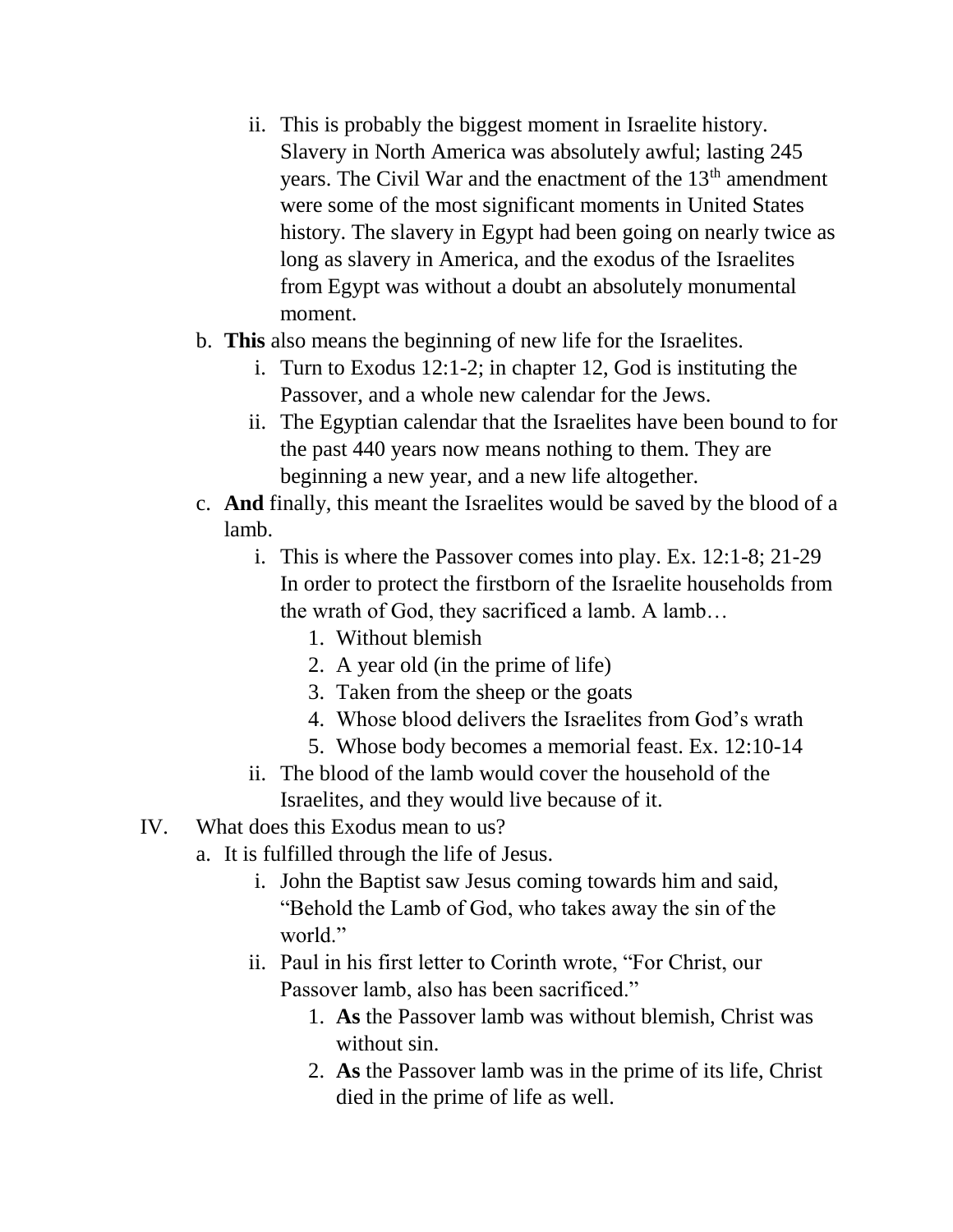- 3. **The Israelites** could be saved whether they had a sheep or a goat. Goats generally have a bad connotation throughout the Bible, and sheep generally have a positive connotation. The sheep were generally preferred and favored. But in this passage the lamb could be taken from the sheep or the goats. I believe that this might the first instance of foreshadowing that Jesus would be the savior not only of the sheep, but also of the goats. He would be a savior not only of the Jews, but also of any Gentiles who obeyed the will of God. There would be no partiality in Christ.
- 4. **As** the blood of the Passover lamb saved the Israelites from destruction, the blood of Christ saves us from death.
	- a. The wages of Sin is death (Romans 6:23)
	- b. Christ's blood helps us to escape spiritual death (Hebrews 9:11-22)
- 5. **As** the Passover lamb became a memorial feast, Christ has also become a memorial feast for us to help us remember his sacrifice and what it means to us
	- a. Each week we eat the bread which represents his body which was broken for us and we drink the cup which represents the blood that was poured out for the forgiveness of our sins.
	- b. Jesus instituted the Lord's Supper the night he was betrayed, celebrating the Passover feast with the apostles. I cannot think of a more appropriate last supper for our Passover lamb than the Passover which he fulfilled.
- iii. **The Passover Lamb was fulfilled in Christ.** How was all this fulfilled and accomplished? Luke 9:28-36
	- 1. Jesus fulfilled the story of the Exodus through His "departure"; through his death.
	- 2. Fittingly, the word "departure" in verse 31, is the Greek word *exodus*. Jesus fulfilled and accomplished all of this through his "exodus."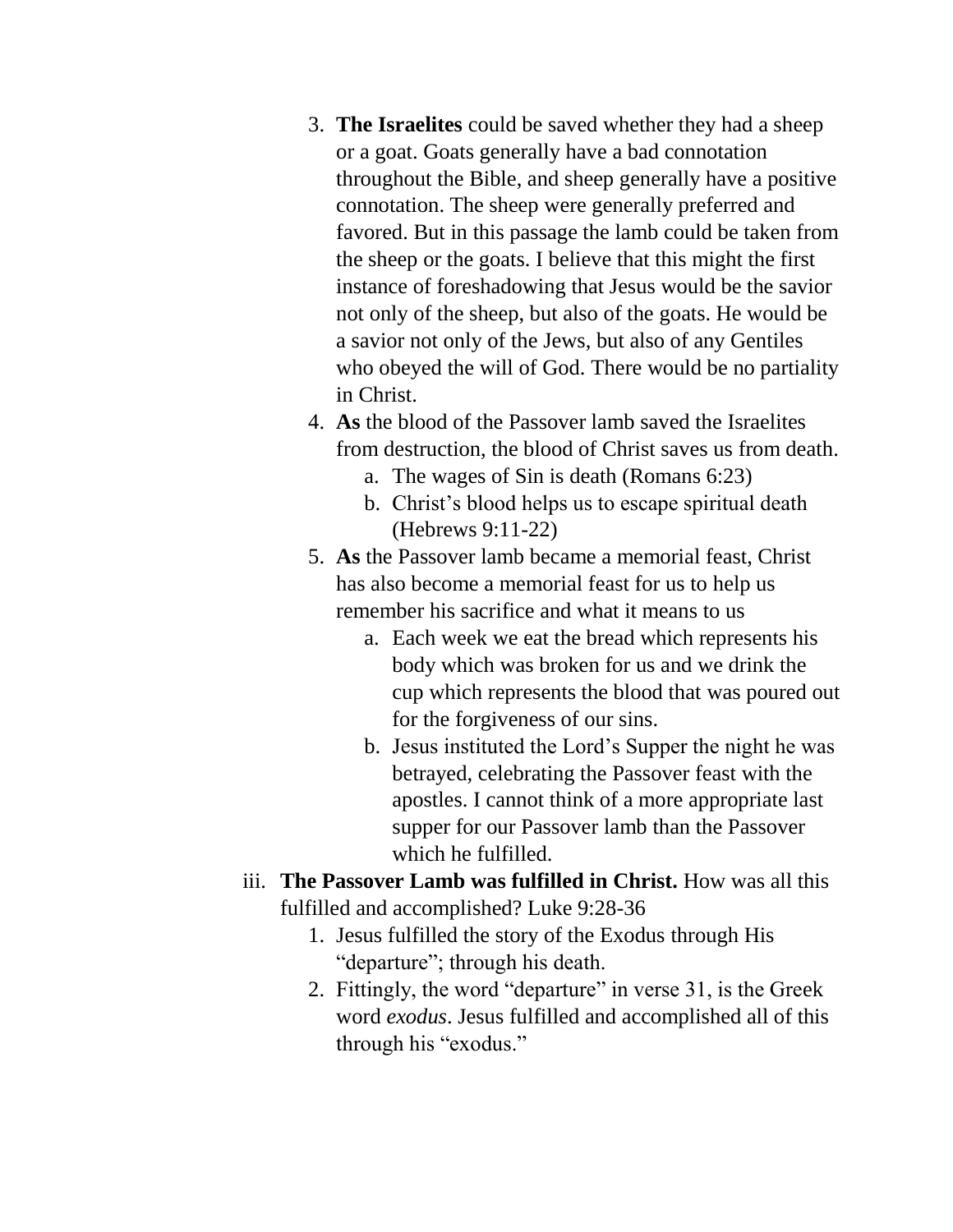- 3. Jesus chose to partake in this "exodus" because He was fully committed to carrying out His father's will, despite what it would cost him.
	- a. Jesus fulfilled the father-son relationship introduced in Exodus 4 to its fullest potential.
	- b. In His life, he succeeded where the Israelites failed (Wilderness temptation), completely obedient to the Father and innocent before Him.
	- c. In His death he showed us the dedication required to be sons of God by His willingness to carry out His Father's will to the point of death.
- b. Because of this submission and dedication, the story of the Exodus is fulfilled in our lives today
	- i. **We have** all become slaves to sin. (John 8:34, Jesus says that all who commit sin become a slave to sin)
	- ii. **Sin is a harsh**, oppressive, and ruthless ruler, making our lives bitter in our service to it
	- iii. **The story of the Exodus**, fulfilled through Jesus Christ's sacrifice and His blood, releases us from the bondage of sin. Our slavery is put to an end, and we are given new life just like the Israelites.
- V. Conclusion
	- a. Have you made this your story?
	- b. You can be set free from slavery to sin through Christ, our Passover lamb. Romans 6:1-11, 16-18. Today, do you need to put on Christ? You've heard the gospel! You must…
		- i. Believe
		- ii. Repent of your sin; turn away from it
		- iii. Confess Christ as the Son of God
		- iv. Be baptized for the forgiveness of your sins.
	- c. Maybe you've been set free by Christ, but for some reason Satan has tempted you to return to your bondage. In Exodus 16, the Israelites became hungry after their exodus and they actually wanted to return to their slavery in Egypt so they could be fed. Sin can be tempting and enticing, but as God shows the Israelites in chapter 16, he is still the ultimate provider. With God on your side, you'll have everything you need. In Christ, you have everything to gain.